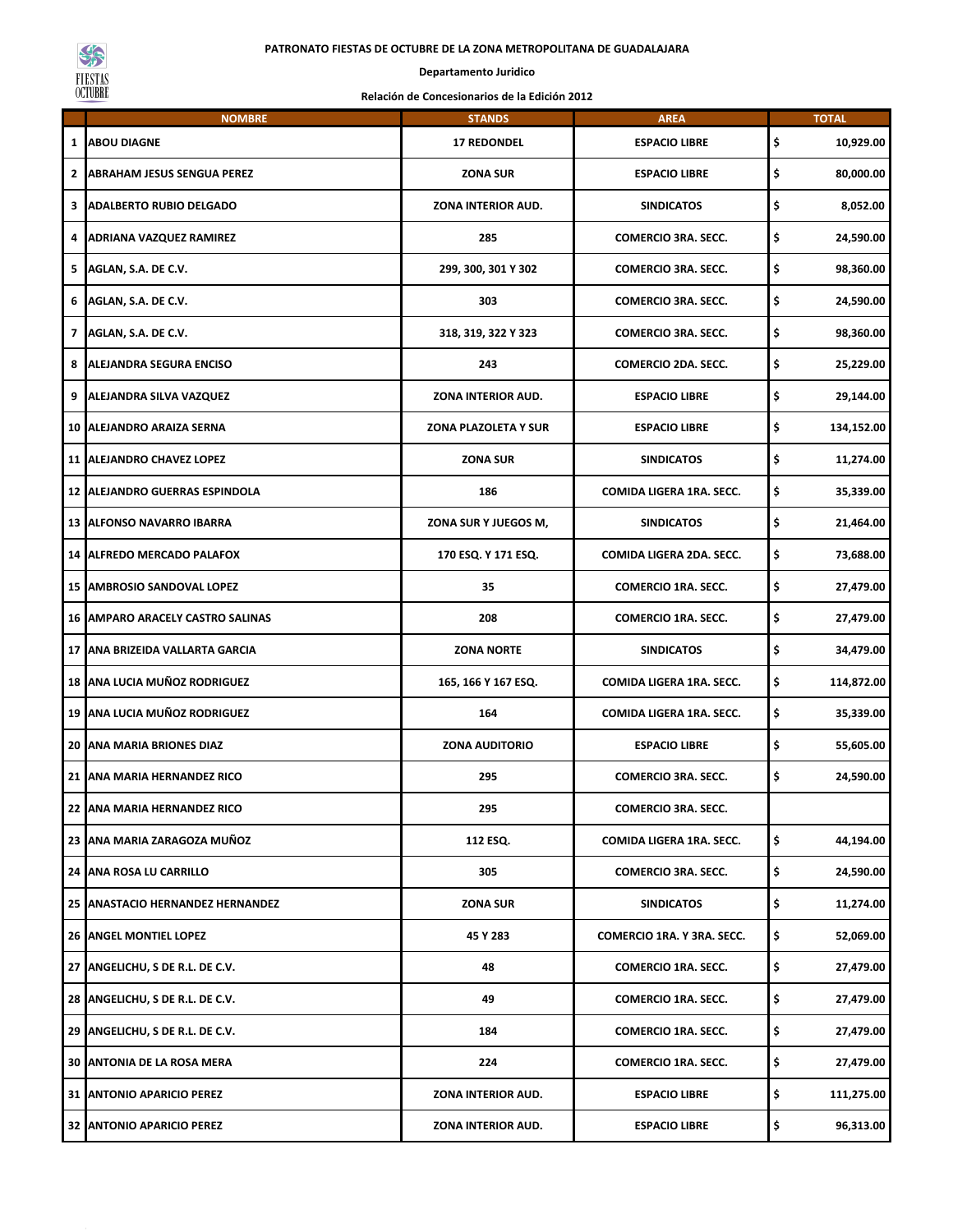|    | <b>NOMBRE</b>                                                               | <b>STANDS</b>             | <b>AREA</b>                | <b>TOTAL</b>     |
|----|-----------------------------------------------------------------------------|---------------------------|----------------------------|------------------|
|    | 33 ANTONIO BAÑUELOS GONZALEZ                                                | 84 ESQ.                   | <b>COMERCIO 1RA. SECC.</b> | \$<br>34,430.00  |
|    | 34 ANTONIO HINOJOSA AMOZURRUTIA                                             | ZONA INTERIOR AUD.        | <b>ESPACIO LIBRE</b>       | \$<br>273,266.00 |
|    | 35 ARELLY MARIA LUISA PEÑA VELAZQUEZ                                        | 44                        | <b>COMERCIO 1RA. SECC.</b> | \$<br>27,479.00  |
|    | <b>36 ARMANDO GUTIERREZ GARCIA</b>                                          | 142, 143 Y 144            | COMIDA LIGERA 1RA. SECC.   | \$<br>106,017.00 |
|    | <b>37 ARMANDO IBARRA</b>                                                    | 289                       | <b>COMERCIO 3RA. SECC.</b> | \$<br>24,590.00  |
|    | 38 ARTURO RAFAEL R. VALDES SOLORZANO                                        | <b>ZONA INTERIOR AUD.</b> | <b>ESPACIO LIBRE</b>       | \$<br>375,998.00 |
| 39 | ARTURO RAFAEL R. VALDES SOLORZANO Y/O MARIO<br><b>ALBERTO VALDES OROZCO</b> | <b>ZONA NORTE</b>         | <b>JUEGOS MECANICOS</b>    | \$<br>628,989.00 |
|    | 40 ARTV SHOW, S.A. DE C.V.                                                  | <b>ZONA PALENQUE</b>      | <b>ESPACIO LIBRE</b>       | \$<br>235,000.00 |
|    | 41 ASESORIA EN PUBLICIDAD Y MARKETING, S.A. DE C.V.                         | 354                       | <b>COMERCIO 1RA. SECC.</b> | \$<br>27,479.00  |
|    | 42 ASESORIA EN PUBLICIDAD Y MARKETING, S.A. DE C.V.                         | 355                       | <b>COMERCIO 1RA. SECC.</b> | \$<br>27,479.00  |
|    | 43 ASME, S.A. DE C.V.                                                       | 284                       | <b>COMERCIO 3RA. SECC.</b> | \$<br>24,590.00  |
|    | 44 AURELIO MEDINA RAMIREZ                                                   | <b>ZONA SUR</b>           | <b>SINDICATOS</b>          | \$<br>11,274.00  |
|    | <b>45 BAUDELIA HERRERA CASTELLON</b>                                        | ZONA INTERIOR AUD.        | <b>ESPACIO LIBRE</b>       | \$<br>38,864.00  |
|    | 46 BEATRIZ GERVACIO VAZQUEZ                                                 | <b>ZONA SUR</b>           | <b>SINDICATOS</b>          | \$<br>11,274.00  |
|    | <b>47 BERTHA ALICIA ROMERO CORTES</b>                                       | 265, 266, 306 Y 307       | COMERCIO 2DA. Y 3RA. SECC. | \$<br>99,638.00  |
|    | <b>48 BERTHA ALICIA VEGA ALATORRE</b>                                       | <b>ZONA NORTE</b>         | <b>SINDICATOS</b>          | \$<br>34,479.00  |
|    | <b>49 BERTHA LILIA GIRARTE FLORES</b>                                       | <b>ZONA NORTE</b>         | <b>RESTAURANTE</b>         | \$<br>168,052.00 |
|    | 50 BERTHA LOPEZ CASTAÑEDA                                                   | ZONA PLAZOLETA            | <b>ESPACIO LIBRE</b>       | \$<br>23,174.00  |
|    | 51 BLANCA ELIZABETH MORALES RIVERA                                          | <b>ZONA INTERIOR AUD.</b> | <b>ESPACIO LIBRE</b>       | \$<br>25,810.00  |
|    | 52 BLANCA MARISOL CUEVA CHAVEZ                                              | <b>ZONA SUR</b>           | <b>SINDICATOS</b>          | \$<br>11,493.00  |
|    | 53 BLANCA MARISOL CUEVA CHAVEZ                                              | <b>ZONA NORTE</b>         | <b>SINDICATOS</b>          | \$<br>34,479.00  |
|    | 54 BLANCA SULEMA DURÁN ROBLES                                               | ZONA SUR                  | <b>SINDICATOS</b>          | \$<br>11,274.00  |
|    | 55 BOTAS ARTESANOS D' MIGUEL, S.A. DE C.V.                                  | 196                       | <b>COMERCIO 1RA. SECC.</b> | \$<br>27,479.00  |
|    | 56 BRENDA PATRICIA RODRIGUEZ DIAZ                                           | ZONA INTERIOR AUD.        | <b>ESPACIO LIBRE</b>       | \$<br>18,131.00  |
|    | 57 CARLOS ACOSTA RUIZ                                                       | <b>25 REDONDEL</b>        | <b>ESPACIO LIBRE</b>       | \$<br>10,929.00  |
|    | 58 CARLOS ALBERTO CORDOVA HERNANDEZ                                         | ZONA DE JUEGOS MEC.       | <b>ESPACIO LIBRE</b>       | \$<br>18,789.00  |
|    | 59 CARLOS EDUARDO HERNANDEZ VACA                                            | 253 Y 254                 | COMERCIO 2DA. SECC.        | \$<br>50,458.00  |
|    | 60 CARLOS HERIBERTO PRECIADO CUEVA                                          | <b>ZONA NORTE</b>         | <b>SINDICATOS</b>          | \$<br>34,479.00  |
|    | 61 CARLOS MANUEL FRANCO SANTOSCOY                                           | <b>9 REDONDEL</b>         | <b>ESPACIO LIBRE</b>       | \$<br>10,929.00  |
|    | 62 CARLOS MANUEL FRANCO SANTOSCOY                                           | ZONA INTERIOR AUD.        | <b>ESPACIO LIBRE</b>       | \$<br>10,929.00  |
|    | 63 CARMEN ELIZALDE GODOY                                                    | 12                        | <b>COMERCIO 3RA. SECC.</b> | \$<br>14,573.00  |
|    | 64 CARMEN GONZALEZ BENITEZ                                                  | <b>ZONA SUR</b>           | <b>ESPACIO LIBRE</b>       | \$<br>3,313.00   |
|    | 65 CARNAVAL JALISCO, S.A. DE C.V.                                           | <b>ZONA NORTE</b>         | <b>ESPACIO LIBRE</b>       | \$<br>716,625.00 |
|    | 66 CECILIA ALEJANDRA BARRAGAN TAPIA                                         | 50                        | <b>COMERCIO 1RA. SECC.</b> | \$<br>27,479.00  |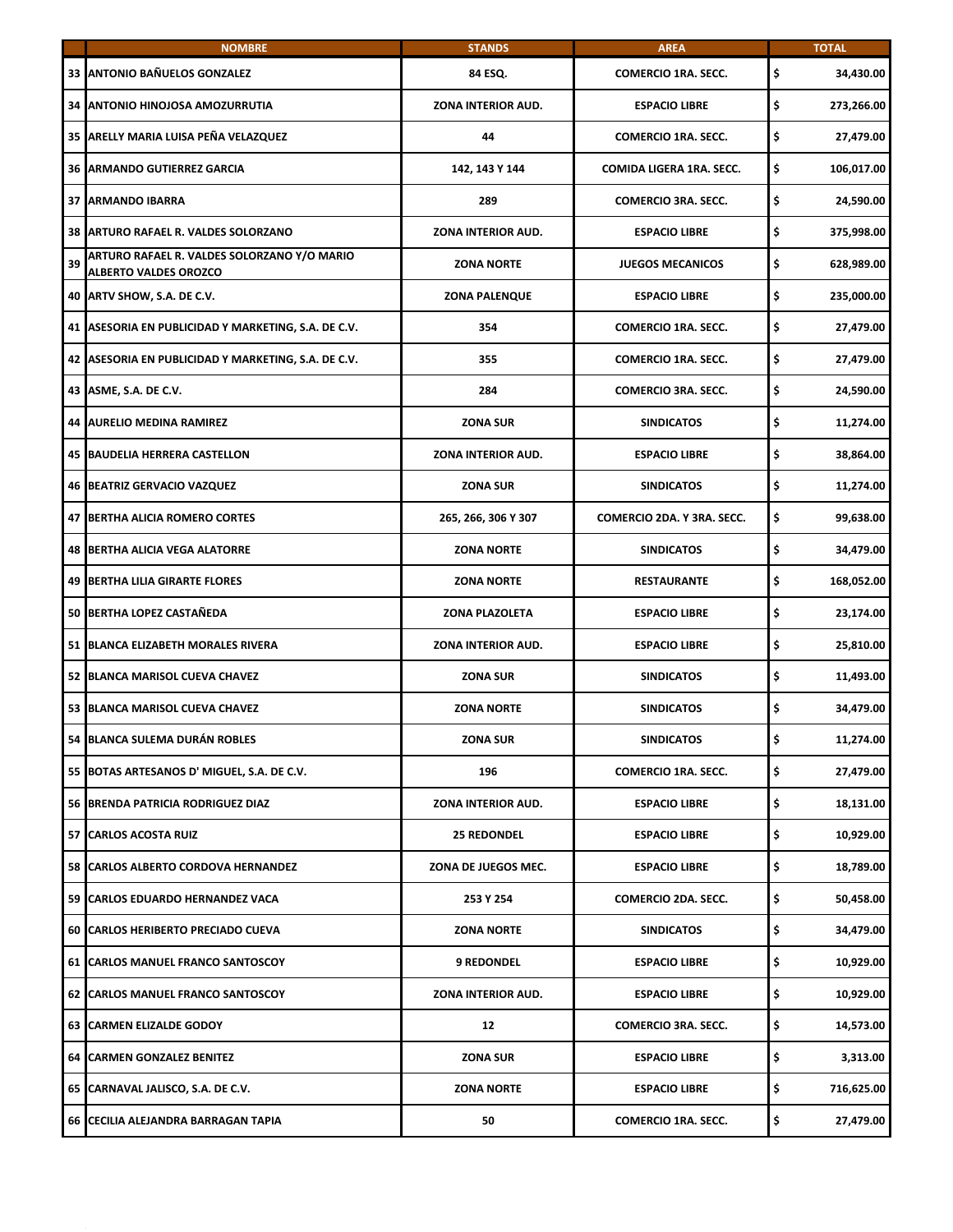|                 | <b>NOMBRE</b>                                      | <b>STANDS</b>              | <b>AREA</b>                | <b>TOTAL</b>     |
|-----------------|----------------------------------------------------|----------------------------|----------------------------|------------------|
| 67              | CELIA GUILLERMINA VEGA ALCALA                      | <b>ZONA NORTE</b>          | <b>ESPACIO LIBRE</b>       | \$<br>18,539.00  |
| 68              | <b>CELINA CASTAÑEDA FLORES</b>                     | ZONA JUEGOS MEC.           | <b>ESPACIO LIBRE</b>       | \$<br>12,583.00  |
| 69 l            | <b>CESAR OMAR LOPEZ VAZQUEZ</b>                    | 77                         | <b>COMERCIO 1RA. SECC.</b> | \$<br>27,479.00  |
| 70 I            | <b>CLAUDIA ARACELI LUJANO FLORES</b>               | <b>ZONA SUR</b>            | <b>SINDICATOS</b>          | \$<br>11,274.00  |
|                 | 71 CLAUDIA EDITH GALAN CONTRERAS                   | ZONA INTERIOR AUD.         | <b>ESPACIO LIBRE</b>       | \$<br>52,500.00  |
| 72 <sub>1</sub> | <b>CLAUDIA PATRICIA GARCIA GUERRERO</b>            | <b>ZONA NORTE</b>          | <b>SINDICATOS</b>          | \$<br>34,479.00  |
| 73 I            | <b>CLICERIO MARTINEZ MARTINEZ</b>                  | <b>ZONA INTERIOR AUD.</b>  | <b>ESPACIO LIBRE</b>       | \$<br>25,224.00  |
|                 | 74 COMERCIALIZADORA ADYVEL, S.A. DE C.V.           | 233                        | <b>COMERCIO 2DA. SECC.</b> | \$<br>25,229.00  |
| <b>75</b>       | COMERCIALIZADORA ANAHUAC MEXICO, S.A. DE C.V.      | 311                        | <b>COMERCIO 3RA. SECC.</b> | \$<br>24,590.00  |
|                 | 76 COMERCIALIZADORA MEXORI, S.A. DE C.V.           | 259                        | <b>COMERCIO 2DA. SECC.</b> | \$<br>25,229.00  |
| 77              | <b>CRISTAL ROCIO RODRIGUEZ HERNANDEZ</b>           | 95                         | <b>COMERCIO 1RA. SECC.</b> | \$<br>27,479.00  |
| 78              | <b>CRISTINA LARIOS BERUMEN</b>                     | ZONA INTERIOR AUD.         | <b>ESPACIO LIBRE</b>       | \$<br>179,739.00 |
|                 | 79 DALILA CRUZ HIDALGO                             | 362                        | <b>COMERCIO 1RA. SECC.</b> | \$<br>27,479.00  |
| 80 I            | <b>DALILA CRUZ HIDALGO</b>                         | 363 EQ.                    | <b>COMERCIO 1RA. SECC.</b> | \$<br>34,430.00  |
|                 | 81 DAVID EUGENIO LUJANO FLORES                     | <b>28 REDONDEL</b>         | <b>ESPACIO LIBRE</b>       | \$<br>10,929.00  |
| 82              | <b>DAVID GARCIA RODRIGUEZ</b>                      | 72                         | <b>COMERCIO 1RA. SECC.</b> | \$<br>27,479.00  |
| 83              | DIONICIO EDUARDO MEDINA GONZALEZ                   | <b>4 REDONDEL</b>          | <b>ESPACIO LIBRE</b>       | \$<br>10,929.00  |
|                 | 84 DIVERSIONES ALEGRE FANTASIA, S DE R.L. DE C.V.  | 385, 386 Y 387             | <b>COMERCIO 3RA. SECC.</b> | \$<br>127,890.00 |
|                 | 85 DIVERSIONES ALEGRE FANTASIA, S DE R.L. DE C.V.  | <b>ZONA NORTE</b>          | <b>ESPACIO LIBRE</b>       | \$<br>174,951.00 |
|                 | 86 DIVERSIONES ALEGRE FANTASIA, S DE R.L. DE C.V.  | ZONA INTERIOR AUD.         | <b>ESPACIO LIBRE</b>       | \$<br>103,195.00 |
| 87              | DIVERSIONES ALEGRE FANTASIA, S DE R.L. DE C.V.     | <b>ZONA MUNDO INFANTIL</b> | <b>ESPACIO LIBRE</b>       | \$<br>248,516.00 |
|                 | 88 DIVERSIONES ALEGRE FANTASIA, S DE R.L. DE C.V.  | ZONA PLAZOLETA             | <b>ESPACIO LIBRE</b>       | \$<br>194,124.00 |
|                 | 89 DIVERSIONES ALEGRE FANTASIA, S DE R.L. DE C.V.  | <b>ZONA SUR</b>            | <b>JUEGOS MECANICOS</b>    | \$<br>628,989.00 |
|                 | 90 DOMUS DESAROOLLADORA INMOBILIARIA, S.A. DE C.V. | 244                        | COMERCIO 2DA. SECC.        | \$<br>25,229.00  |
|                 | 91 EFREN GALVEZ MARTINEZ                           | ZONA SUR                   | <b>SINDICATOS</b>          | \$<br>11,274.00  |
|                 | 92 EL ARTE EGIPCIO, S.A. DE C.V.                   | 245, 246 Y 247             | COMERCIO 2DA. SECC.        | \$<br>75,687.00  |
|                 | 93 ELIZABETH ESTRELLA LUNA                         | <b>ZONA NORTE</b>          | <b>AMBULANTE</b>           | \$<br>5,795.00   |
|                 | 94 ELIZABETH HUERTA ROSALES                        | 66                         | <b>COMERCIO 1RA. SECC.</b> | \$<br>27,479.00  |
|                 | 95 ELVA LUJANO FLORES                              | <b>ZONA SUR</b>            | <b>SINDICATOS</b>          | \$<br>11,274.00  |
|                 | 96 ENRIQUE ACOSTA PEREZ                            | <b>ZONA NORTE</b>          | <b>SINDICATOS</b>          | \$<br>34,479.00  |
|                 | 97 ENRIQUE QUEZADA GONZALEZ                        | 57                         | COMIDA LIGERA 1RA. SECC.   | \$<br>27,892.00  |
|                 | 98 ERIKA ELIZABERTH AGUILERA GONZALEZ              | 38, 39 ESQ. 59 Y 60        | <b>COMERCIO 1RA. SECC.</b> | \$<br>116,867.00 |
|                 | 99 ERIKA MERCEDES ALCOCER PERALTA                  | 201                        | <b>COMERCIO 1RA. SECC.</b> | \$<br>27,479.00  |
|                 | 100 ERNESTINA ROSALES GONZALEZ                     | ZONA INTERIOR AUD.         | <b>ESPACIO LIBRE</b>       | \$<br>18,685.00  |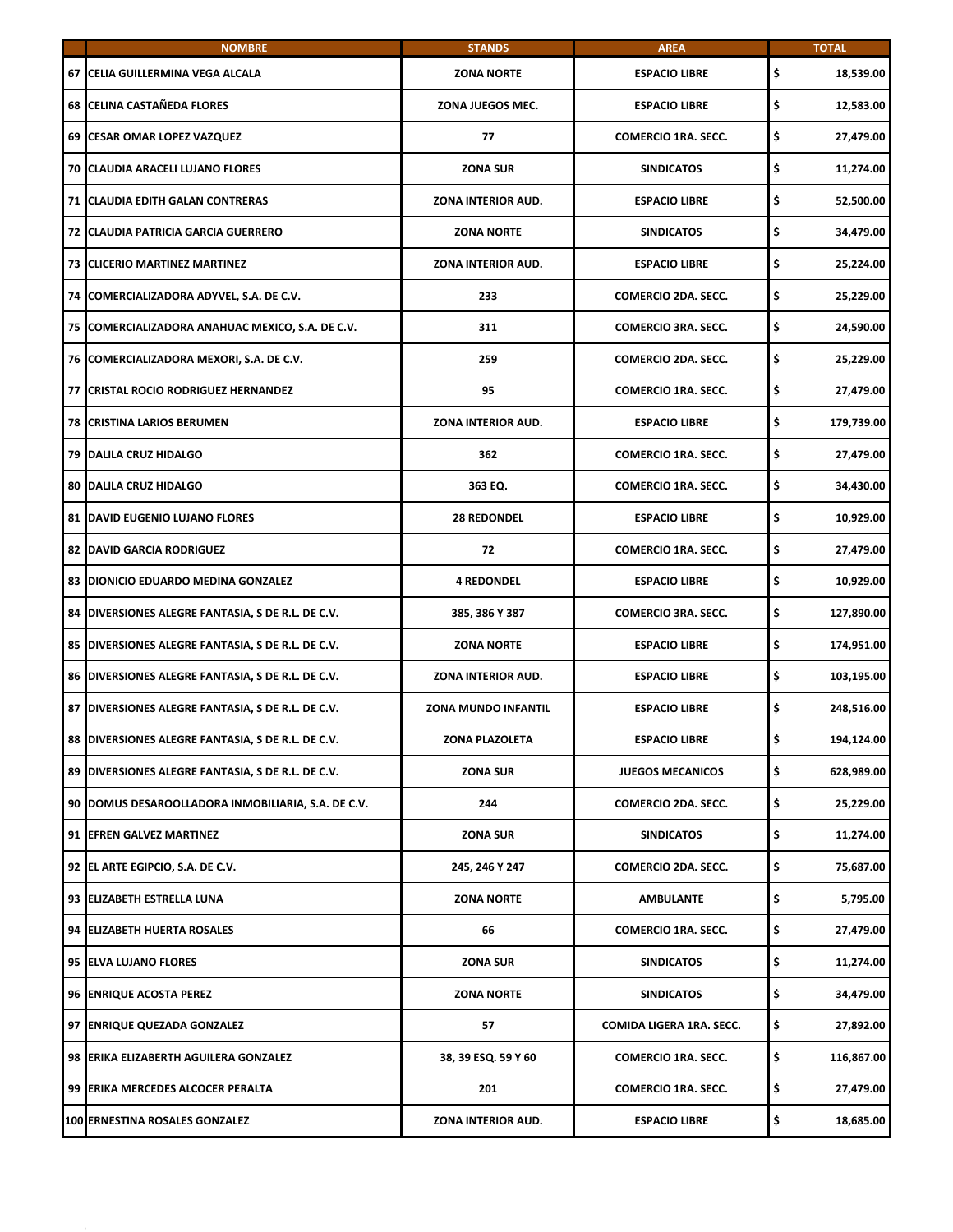| <b>NOMBRE</b>                               | <b>STANDS</b>             | <b>AREA</b>                | <b>TOTAL</b>     |
|---------------------------------------------|---------------------------|----------------------------|------------------|
| <b>101 ERNESTO DURAN MELENDREZ</b>          | <b>ZONA SUR</b>           | <b>SINDICATOS</b>          | \$<br>11,274.00  |
| 102 ESMERALDA GONZALEZ PALAFOX              | 163                       | COMIDA LIGERA 1RA. SECC.   | \$<br>35,339.00  |
| <b>103 ESTEBAN RIVERA CRUZ</b>              | ZONA INTERIOR AUD.        | <b>AMBULANTE</b>           | \$<br>2,700.00   |
| 104 ESTELA HERNANDEZ ALDANA                 | <b>ZONA SUR</b>           | <b>SINDICATOS</b>          | \$<br>11,274.00  |
| <b>105 ESTELA SERRATOS SEVILLA</b>          | 286 Y 287                 | <b>COMERCIO 3RA. SECC.</b> | \$<br>49,180.00  |
| <b>106 EUSTOLIA RAMIREZ NARVAEZ</b>         | 160, 161 Y 162            | COMIDA LIGERA 1RA. SECC.   | \$<br>106,017.00 |
| 107 EUTIMIO TLILAYATZI TLILAYAZI            | 86                        | <b>COMERCIO 1RA. SECC.</b> | \$<br>27,479.00  |
| 108 EUTIMIO TLILAYATZI TLILAYAZI            | 275                       | COMERCIO 2DA. SECC.        | \$<br>24,590.00  |
| 109 EVA JETZABEL RAMIREZ HERNANDEZ          | 111 ESQ.                  | COMIDA LIGERA 1RA. SECC.   | \$<br>44,194.00  |
| 110 EVA JETZABEL RAMIREZ HERNANDEZ          | 273                       | COMIDA LIGERA 3RA, SECC.   | \$<br>31,355.00  |
| 111 F.M. Y COMPAÑÍA, S.A. DE C.V.           | ZONA INTERIOR AUD.        | <b>ESPACIO LIBRE</b>       | \$<br>283,877.00 |
| 112 F.M. Y COMPAÑÍA, S.A. DE C.V.           | ZONA INTERIOR AUD.        | <b>ESPACIO LIBRE</b>       | \$<br>40,801.00  |
| 113 FABIOLA SARAHI BAUTISTA CORTES          | <b>ZONA SUR</b>           | <b>SINDICATOS</b>          | \$<br>11,274.00  |
| 114 FACUNDO GOMEZ GOMEZ                     | <b>6 REDONDEL</b>         | <b>ESPACIO LIBRE</b>       | \$<br>10,929.00  |
| <b>115 FAUSTINO VEGA GUTIERREZ</b>          | 96 Y 97                   | <b>COMERCIO 1RA. SECC.</b> | \$<br>54,958.00  |
| <b>116 FAUSTINO VEGA GUTIERREZ</b>          | ZONA INTERIOR AUD.        | <b>ESPACIO LIBRE</b>       | \$<br>35,032.00  |
| 117 FELIPE DE JESUS PEÑA NORIEGA            | 6 ESQ. Y 7                | <b>COMERCIO 2DA. SECC.</b> | \$<br>54,037.00  |
| 118 FELIPE VELAZQUEZ OCAÑAS                 | <b>ZONA NORTE</b>         | <b>RESTAURANTE</b>         | \$<br>77,175.00  |
| 119 FLAVIO PEREZ CEJA                       | 207                       | <b>COMERCIO 1RA. SECC.</b> | \$<br>27,479.00  |
| 120 FLAVIO PEREZ CEJA                       | <b>5 REDONDEL</b>         | <b>ESPACIO LIBRE</b>       | \$<br>10,929.00  |
| 121 FLORENTIAN, S.A. DE C.V.                | 297                       | <b>COMERCIO 3RA. SECC.</b> | \$<br>24,590.00  |
| 122 FLORENTIAN, S.A. DE C.V.                | ZONA INTERIOR AUD.        | <b>ESPACIO LIBRE</b>       | 40,163.00        |
| 123 FRANCISCO DE ROSAS AVILA                | 173                       | COMIDA LIGERA 1RA. SECC.   | \$<br>35,339.00  |
| 124 FRANCISCO HERNANDEZ GONZALEZ            | <b>18 REDONDEL</b>        | <b>ESPACIO LIBRE</b>       | \$<br>10,929.00  |
| 125 FROYLAN FLORENTINO RANGEL RIVERA        | <b>ZONA INTERIOR AUD.</b> | <b>ESPACIO LIBRE</b>       | \$<br>5,232.00   |
| 126 GABRIEL ANTONIO RENEAUM SANTIAGO        | 126 Y 127                 | COMIDA LIGERA 1RA. SECC.   | \$<br>70,678.00  |
| 127 GABRIEL ANTONIO RENEAUM SANTIAGO        | 145 Y 146                 | COMIDA LIGERA 1RA. SECC.   | \$<br>70,678.00  |
| 128 GABRIEL ANTONIO RENEAUM SANTIAGO        | ZONA INTERIOR AUD.        | <b>ESPACIO LIBRE</b>       | \$<br>88,388.00  |
| <b>129 GABRIEL ANTONIO RENEAUM SANTIAGO</b> | ZONA COMIDA LIGERA        | <b>ESPACIO LIBRE</b>       | \$<br>30,224.00  |
| 130 GABRIELA DANAE VIVANCO CASTELLANOS      | <b>8 REDONDEL</b>         | <b>ESPACIO LIBRE</b>       | \$<br>10,929.00  |
| 131 GERARDO BRISEÑO GALLARDO                | 290                       | <b>COMERCIO 3RA. SECC.</b> | \$<br>24,590.00  |
| 132 GERARDO SORDO HERNANDEZ                 | 89, 90, 91 Y 92           | <b>COMERCIO 1RA. SECC.</b> | \$<br>109,916.00 |
| 133 GERARDO SORDO HERNANDEZ                 | 93 Y 94                   | <b>COMERCIO 1RA. SECC.</b> | \$<br>54,958.00  |
| <b>134 GILDA PAREDES DIAZ</b>               | 255                       | COMERCIO 2DA. SECC.        | \$<br>25,229.00  |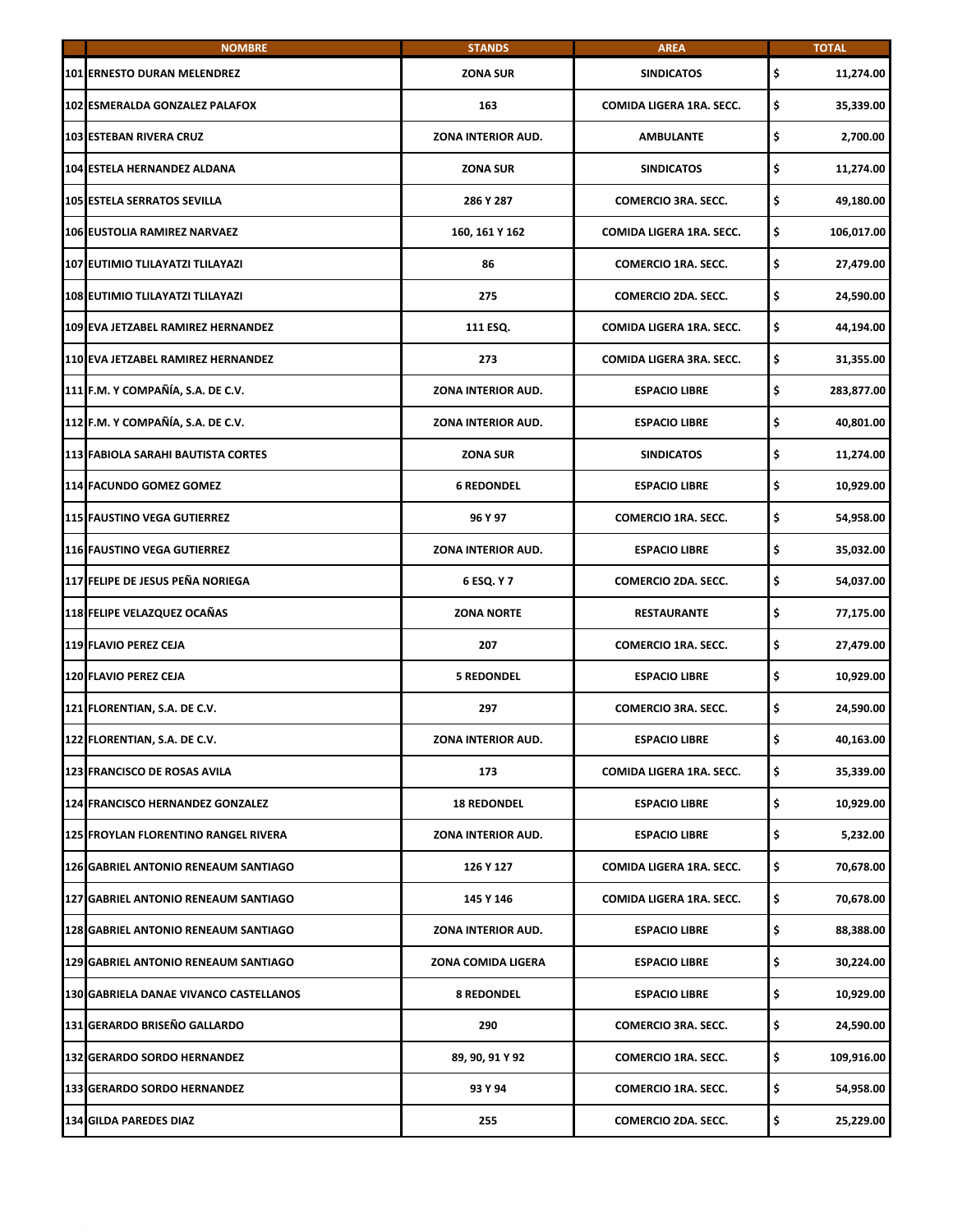| <b>NOMBRE</b>                                             | <b>STANDS</b>               | <b>AREA</b>                | <b>TOTAL</b>     |
|-----------------------------------------------------------|-----------------------------|----------------------------|------------------|
| 135 GILDARDO MENDOZA JUAREZ                               | 5 ESQ.                      | COMIDA LIGERA 3RA. SECC.   | \$<br>35,000.00  |
| <b>136 GLORIA GABRIELA TOPETE RODRIGUEZ</b>               | 194 ESQ.                    | <b>COMERCIO 1RA. SECC.</b> | \$<br>34,430.00  |
| 137 GONZALO MORENO SANTILLAN                              | 107 Y 221                   | COMIDA LIGERA 1RA. SECC.   | \$<br>70,678.00  |
| 138 GRACIELA GONZALEZ BRISEÑO                             | <b>ZONA NORTE</b>           | <b>ESPACIO LIBRE</b>       | \$<br>53,626.00  |
| 139 GRACIELA NAVARRO PLASCENCIA                           | ZONA INTERIOR AUD.          | <b>AMBULANTE</b>           | \$<br>3,791.00   |
| 140 GRACIELA NAVARRO PLASCENCIA                           | ZONA INTERIOR AUD.          | <b>ESPACIO LIBRE</b>       | \$<br>3,158.00   |
| 141 GRAND MARLIN HOTELES, S.A. DE C.V.                    | 264                         | <b>COMERCIO 2DA. SECC.</b> | \$<br>25,229.00  |
| 142 GRUPO EMPRESARIAL AUSTIN, S.A. DE C.V.                | 249                         | <b>COMERCIO 2DA. SECC.</b> | \$<br>25,229.00  |
| <b>143 GUADALUPE ARACELI MONTES BEAS</b>                  | 276                         | COMIDA LIGERA 3RA. SECC.   | \$<br>31,355.00  |
| 144 GUADALUPE GOMEZ GOMEZ                                 | <b>7 REDONDEL</b>           | <b>ESPACIO LIBRE</b>       | \$<br>10,929.00  |
| <b>145 GUSTAVO DANIEL GONZALEZ ALANIS</b>                 | 104 Y 105                   | <b>COMERCIO 1RA. SECC.</b> | \$<br>54,958.00  |
| <b>146 HAMID BOUDISSA</b>                                 | <b>ZONA INTERIOR AUD.</b>   | <b>ESPACIO LIBRE</b>       | \$<br>51,818.00  |
| <b>147 HECTOR ADRIAN RODRIGUEZ DIAZ</b>                   | 258 ESQ.                    | COMIDA LIGERA 2DA. SECC.   | \$<br>36,844.00  |
| <b>148 HECTOR EDUARDO VILLA PEREZ</b>                     | <b>ZONA SUR</b>             | <b>ESPACIO LIBRE</b>       | \$<br>2,500.00   |
| <b>149 HECTOR GOMEZ CERVANTES</b>                         | ZONA INTERIOR AUD.          | <b>ESPACIO LIBRE</b>       | \$<br>9,436.00   |
| <b>150 HECTOR GONZALEZ CASTILLO</b>                       | ZONA INTERIOR AUD.          | <b>AMBULANTE</b>           | \$<br>20,868.00  |
| 151 HECTOR IVAN PALOMERA MACHUCA                          | 109 Y 110                   | COMIDA LIGERA 1RA. SECC.   | \$<br>70,678.00  |
| 152 HECTOR IVAN PALOMERA MACHUCA                          | 183                         | COMIDA LIGERA 1RA. SECC.   | \$<br>35,339.00  |
| 153 HECTOR IVAN PALOMERA MACHUCA                          | 182 ESQ.                    | COMIDA LIGERA 1RA. SECC.   | \$<br>44,194.00  |
| <b>154 HILDA ALCARAZ ROMERO</b>                           | ZONA INTERIOR AUD.          | <b>ESPACIO LIBRE</b>       | \$<br>27,300.00  |
| <b>155 HORTENCIA CARVAJAL CERVANTES</b>                   | <b>14, 16 Y 26 REDONDEL</b> | <b>ESPACIO LIBRE</b>       | \$<br>41,531.00  |
| 156 IGNACIO ORTIZ VALLEJO                                 | 209 ESQ.                    | COMERCIO 1RA. SECC.        | 34,430.00        |
| 157 IMPERIAL PRESTIGE, S.A. DE C.V.                       | 337 Y 338                   | <b>COMERCIO 1RA. SECC.</b> | \$<br>54,958.00  |
| 158 INNOVACION EN LLAVEROS & ACCESORIOS S DE R.L. DE C.V. | 47                          | <b>COMERCIO 1RA. SECC.</b> | \$<br>27,479.00  |
| 159 INNOVACION EN LLAVEROS & ACCESORIOS S DE R.L. DE C.V. | ZONA INTERIOR AUD.          | <b>ESPACIO LIBRE</b>       | \$<br>76,808.00  |
| 160 IRMA ROSA VEGA ALCALA                                 | ZONA INTERIOR AUD.          | <b>ESPACIO LIBRE</b>       | \$<br>18,539.00  |
| 161 IRMA ROSA VEGA ALCALA                                 | ZONA INTERIOR AUD.          | <b>ESPACIO LIBRE</b>       | \$<br>5,000.00   |
| <b>162 ISRAEL SANCHEZ MORENO</b>                          | 240                         | <b>COMERCIO 2DA. SECC.</b> | \$<br>25,229.00  |
| <b>163 IVETTE AYALA JIMENEZ</b>                           | 73 Y 74                     | <b>COMERCIO 1RA. SECC.</b> | \$<br>54,958.00  |
| 164 IVONNE BERENICE DURAN HERNANDEZ                       | <b>19 REDONDEL</b>          | <b>ESPACIO LIBRE</b>       | \$<br>10,929.00  |
| <b>165 JAIME APARICIO PEREZ</b>                           | ZONA INTERIOR AUD.          | <b>ESPACIO LIBRE</b>       | \$<br>93,417.00  |
| 166 JAIME ISRAEL ESTRADA RODRIGUEZ                        | 46                          | <b>COMERCIO 1RA. SECC.</b> | \$<br>27,479.00  |
| <b>167 JAIME MERCADO PALAFOX</b>                          | <b>ZONA SUR</b>             | <b>ESPACIO LIBRE</b>       | \$<br>56,051.00  |
| <b>168 JAIME MORALES CORDOVA</b>                          | ZONA JUEGOS MEC.            | <b>ESPACIO LIBRE</b>       | \$<br>121,248.00 |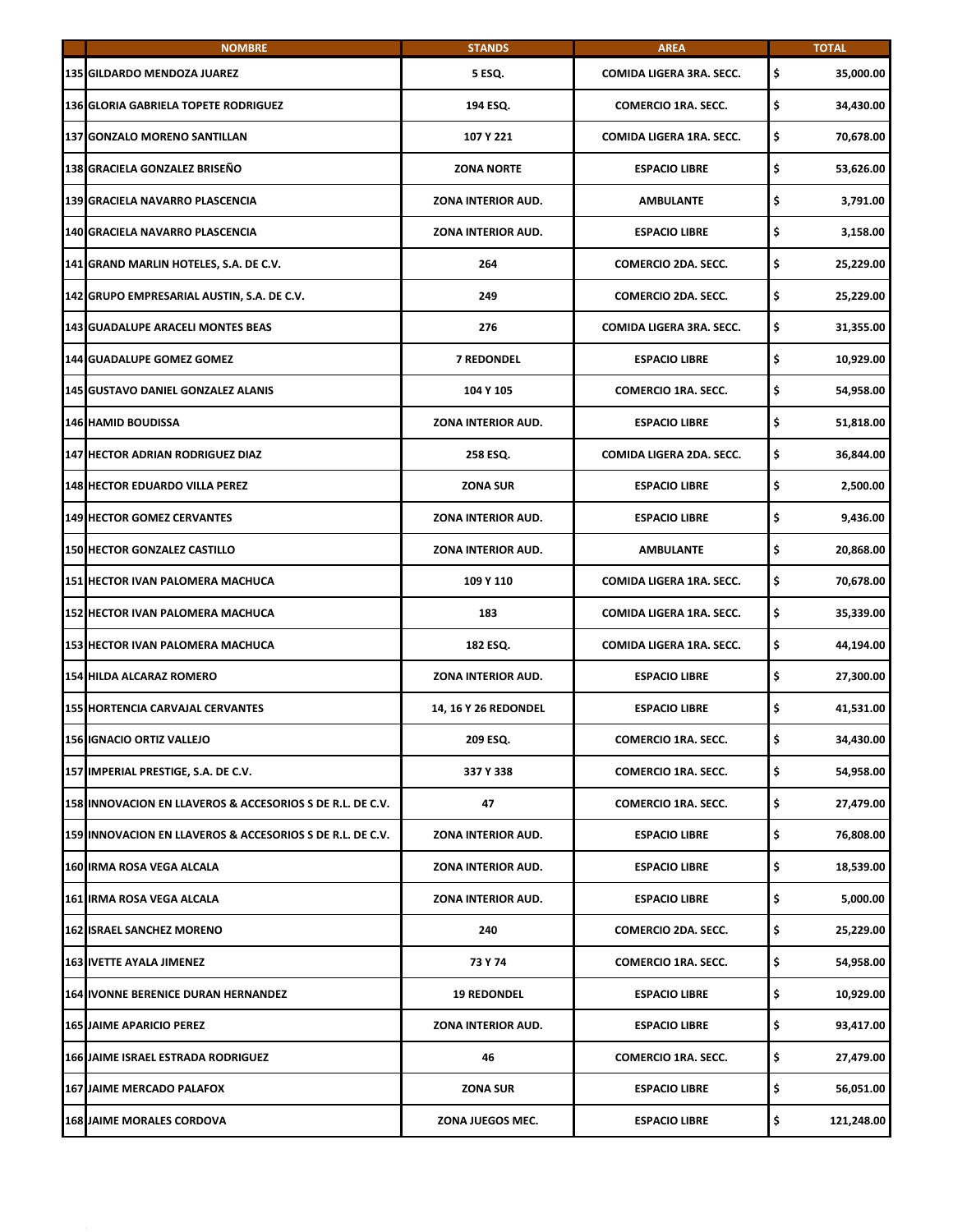| <b>NOMBRE</b>                                | <b>STANDS</b>                 | <b>AREA</b>                     | <b>TOTAL</b>     |
|----------------------------------------------|-------------------------------|---------------------------------|------------------|
| <b>169 JANADI AYMAN</b>                      | 225 ESQ.                      | <b>COMERCIO 1RA. SECC.</b>      | \$<br>34,430.00  |
| 170 JANADI AYMAN                             | 86                            | <b>COMERCIO 1RA. SECC.</b>      | \$<br>27,479.00  |
| 171 JANADI AYMAN                             | <b>ZONA SUR</b>               | <b>ESPACIO LIBRE</b>            | \$<br>46,000.00  |
| 172 JANADI AYMAN                             | <b>21 REDONDEL</b>            | <b>ESPACIO LIBRE</b>            | \$<br>10,929.00  |
| 173 JANADI AYMAN                             | <b>11 REDONDEL</b>            | <b>ESPACIO LIBRE</b>            | \$<br>10,929.00  |
| 174 JANETTE CATALINA MADRID PEREZ            | 101                           | <b>COMERCIO 1RA. SECC.</b>      | \$<br>27,479.00  |
| 175 JAVIER VILLANUEVA ORTEGA                 | 53 Y 260                      | COMERCIO 1RA. Y 2DA. SECC.      | \$<br>52,708.00  |
| <b>176 JEANNETTE ASTUDILLO RODRIGUEZ</b>     | 152 Y 380                     | COMIDA LIGERA 1RA. SECC.        | \$<br>65,339.00  |
| 177 JESSICA BARAJAS VAZQUEZ                  | ZONA INTERIOR AUD.            | <b>ESPACIO LIBRE</b>            | \$<br>12,751.00  |
| 178 JESSICA BARAJAS VAZQUEZ                  | <b>ZONA SUR</b>               | <b>ESPACIO LIBRE</b>            | \$<br>22,730.00  |
| <b>179 JESUS AGUILAR LOPEZ</b>               | 51                            | <b>COMERCIO 1RA. SECC.</b>      | \$<br>27,479.00  |
| <b>180 JESUS ALBERTO CALVILLO GOMEZ</b>      | 202 Y 203                     | <b>COMERCIO 1RA. SECC.</b>      | \$<br>54,958.00  |
| 181 JESUS ALBERTO CALVILLO GOMEZ             | ZONA INTERIOR AUD.            | <b>ESPACIO LIBRE</b>            | \$<br>36,267.00  |
| <b>182 JESUS ALBERTO SERNA ROMAN</b>         | 168 ESQ. Y 169 ESQ.           | COMIDA LIGERA 2DA. SECC.        | \$<br>73,688.00  |
| <b>183 JESUS LOPEZ HURTADO</b>               | 343                           | <b>COMERCIO 2DA. SECC.</b>      | \$<br>25,229.00  |
| 184 JONATHAN MANUEL RAMIREZ PADILLA          | ZONA COMIDA LIGERA            | <b>ESPACIO LIBRE</b>            | \$<br>9,990.00   |
| 185 JORGE ANTONIO CASTAÑEDA VAZQUEZ          | <b>20 REDONDEL</b>            | <b>ESPACIO LIBRE</b>            | \$<br>10,929.00  |
| <b>186 JORGE ANTONIO RODRIGUEZ RODRIGUEZ</b> | 154, 155, 156 Y 157 ESQ.      | COMIDA LIGERA 1RA. SECC.        | \$<br>150,211.00 |
| <b>187 JORGE CALDERON GARCIA</b>             | 13                            | COMIDA LIGERA 3RA. SECC,        | \$<br>24,590.00  |
| <b>188 JORGE CALDERON GRACIA</b>             | 158 ESQ., 159, 178, 179 Y 180 | COMIDA LIGERA 1RA. SECC.        | \$<br>185,550.00 |
| <b>189 JORGE MARTINEZ VAZQUEZ</b>            | 296                           | <b>COMERCIO 3RA. SECC.</b>      | \$<br>24,590.00  |
| 190 JOSE AGUSTIN CISNEROS RUIZ               | 349 Y 350                     | COMERCIO 1RA. SECC.             | 54,958.00        |
| 191 JOSE ALEJANDRO CHAVEZ TOLEDO             | 103                           | <b>COMERCIO 1RA. SECC.</b>      | \$<br>27,479.00  |
| 192 JOSE ANTONIO ESCOBEDO GUERRERO           | 279, 280, 281 Y 282           | <b>COMERCIO 3RA. SECC.</b>      | \$<br>98,360.00  |
| 193 JOSE CARLOS MORENO VAZQUEZ               | 263                           | COMERCIO 2DA. SECC.             | \$<br>25,229.00  |
| 194 JOSE DARIO SEGURA SALAZAR                | 358 Y 359 ESQ.                | <b>COMERCIO 1RA. SECC.</b>      | \$<br>61,909.00  |
| 195 JOSE DE JESUS CUEVA GOMEZ                | 32 ESQ. Y 33 ESQ.             | <b>COMERCIO 1RA. SECC.</b>      | \$<br>68,860.00  |
| 196 JOSE DE JESUS CUEVA GOMEZ                | 27 Y 29 REDONDEL              | <b>ESPACIO LIBRE</b>            | \$<br>25,501.00  |
| 197 JOSE DE JESUS CUEVA GOMEZ                | ZONA SUR                      | <b>SINDICATOS</b>               | \$<br>34,479.00  |
| 198 JOSE DE JESUS CUEVA GOMEZ                | <b>ZONA NORTE</b>             | <b>SINDICATOS</b>               | \$<br>34,479.00  |
| <b>199 JOSE DE LA ROCHA VILLASEÑOR</b>       | 102 Y 275                     | COMIDA LIGERA 1RA. Y 3RA. SECC. | \$<br>66,694.00  |
| 200 JOSE IGANACIO MARRUFO RIVERO             | 356 Y 357                     | <b>COMERCIO 1RA. SECC.</b>      | \$<br>54,958.00  |
| 201 JOSE JUAN HERNANDEZ VELEZ                | <b>ZONA NORTE</b>             | <b>SINDICATOS</b>               | \$<br>34,479.00  |
| 202 JOSE LUIS ESPINOZA GUERRERO              | 188 Y 189                     | <b>COMERCIO 1RA. SECC.</b>      | \$<br>54,958.00  |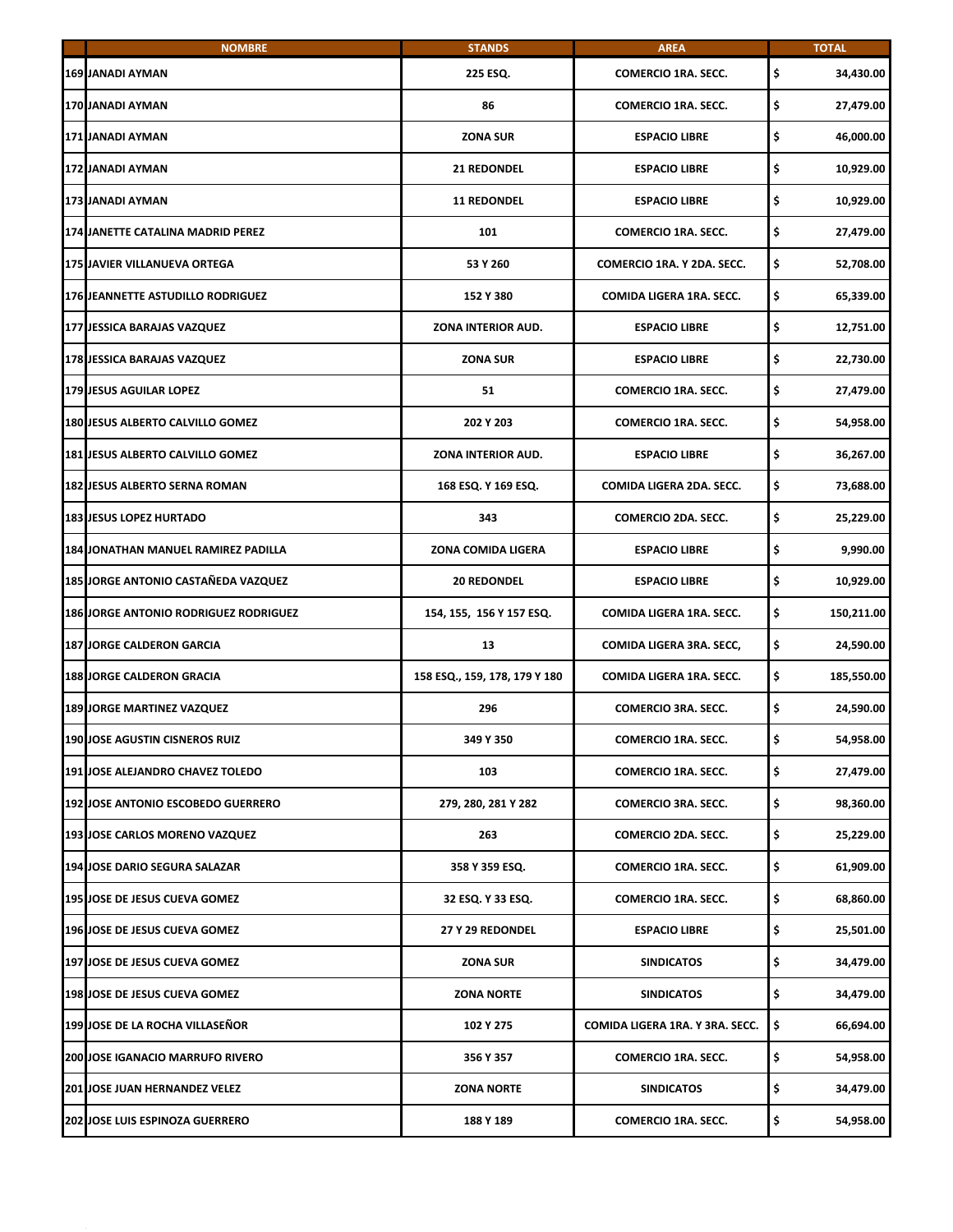| <b>NOMBRE</b>                          | <b>STANDS</b>         | <b>AREA</b>                     | <b>TOTAL</b>     |
|----------------------------------------|-----------------------|---------------------------------|------------------|
| <b>203 JOSE LUIS GALINDO MARTINEZ</b>  | 351, 352 Y 353        | <b>COMERCIO 1RA. SECC.</b>      | \$<br>82,437.00  |
| 204 JOSE LUIS GUERRO MUÑOZ             | <b>ZONA SUR</b>       | <b>ESPACIO LIBRE</b>            | \$<br>23,000.00  |
| 205 JOSE LUIS GUERRO MUÑOZ             | ZONA INTERIOR AUD.    | <b>ESPACIO LIBRE</b>            | \$<br>20,000.00  |
| <b>206 JOSE LUIS JIMENEZ FRIAS</b>     | 346 Y 347             | <b>COMERCIO 1RA. SECC.</b>      | \$<br>54,958.00  |
| <b>207 JOSE LUIS RAMIREZ FUENTES</b>   | <b>ZONA SUR</b>       | <b>SINDICATOS</b>               | \$<br>4,026.00   |
| 208 JOSE MANUEL CARBAJAL MORA          | ZONA JUEGOS MEC.      | <b>ESPACIO LIBRE</b>            | \$<br>8,820.00   |
| <b>209 JOSE MANUEL VAZQUEZ REAL</b>    | 379                   | COMIDA LIGERA 1RA. SECC.        | \$<br>30,000.00  |
| 210 JOSE OSVALDO RAMIREZ MERCADO       | ZONA INTERIOR AUD.    | <b>ESPACIO LIBRE</b>            | \$<br>3,000.00   |
| 211 JOSE SANCHEZ CADENA                | 175, 176 Y 177        | COMIDA LIGERA 1RA. SECC.        | \$<br>106,017.00 |
| <b>212 JOSE SANCHEZ CORONADO</b>       | <b>24 REDONDEL</b>    | <b>ESPACIO LIBRE</b>            | \$<br>18,706.00  |
| 213 JOSEFINA ALEJANDRE CERVANTES       | <b>ZONA SUR</b>       | <b>ESPACIO LIBRE</b>            | \$<br>3,313.00   |
| 214 JOSEFINA VILLANUEVA GONZALEZ       | <b>ZONA SUR</b>       | <b>SINDICATOS</b>               | \$<br>12,078.00  |
| <b>215 JUAN BASILIO VEGA GUTIERREZ</b> | 198 Y 199             | <b>COMERCIO 1RA. SECC.</b>      | \$<br>54,958.00  |
| 216 JUAN CARLOS AVALOS LOAIZA          | ZONA INTERIOR AUD.    | <b>AMBULANTE</b>                | \$<br>1,800.00   |
| 217 JUAN CARLOS GUTIERREZ GARCIA       | 339 ESQ.              | COMIDA LIGERA 1RA. SECC.        | \$<br>44,194.00  |
| 218 JUAN CARLOS QUINTO JAUREGUI        | 330 ESQ. Y 331        | <b>COMERCIO 1RA. SECC.</b>      | \$<br>61,909.00  |
| 219 JUAN JOSE EMANUEL AHUMADA MARQUEZ  | ZONA INTERIOR AUD.    | <b>ESPACIO LIBRE</b>            | \$<br>139,200.00 |
| 220 JUAN MANUEL BARBA JAUREGUI         | 217 Y 218             | <b>COMERCIO 1RA. SECC.</b>      | \$<br>54,958.00  |
| <b>221 JULIA MOYA SEVILLA</b>          | 113 Y 144             | <b>COMIDA LIGERA 1RA, SECC.</b> | \$<br>70,678.00  |
| 222 JULIO ALFONSO RANGEL ANGEL         | 292                   | <b>COMERCIO 3RA. SECC.</b>      | \$<br>24,590.00  |
| 223 KEVIN MIGUEL ADAYA ARZATE          | ZONA INTERIOR AUD.    | <b>AMBULANTE</b>                | \$<br>2,700.00   |
| 224 LAS PATOTAS DE LULI, S.A. DE C.V.  | 241 ESQ.              | COMERCIO 2DA. SECC.             | 28,808.00        |
| <b>225 LAURA QUIROZ MORA</b>           | <b>ZONA SUR</b>       | <b>SINDICATOS</b>               | \$<br>4,026.00   |
| 226 LEONARDO FABIAN HERNANDEZ MORENO   | <b>22 REDONDEL</b>    | <b>ESPACIO LIBRE</b>            | \$<br>10,929.00  |
| <b>227 LEONARDO RAMIREZ GARCIA</b>     | 298 Y 348             | COMERCIO 3RA. Y 1RA. SECC.      | \$<br>52,069.00  |
| 228 LEOPOLDO HUERTA GONZALEZ           | 195                   | <b>COMERCIO 1RA. SECC.</b>      | \$<br>27,479.00  |
| 229 LETICIA JIMENEZ MAGALLANES         | ZONA INTERIOR AUD.    | <b>ESPACIO LIBRE</b>            | \$<br>77,790.00  |
| <b>230 LILIANA QUIROZ MORA</b>         | <b>ZONA SUR</b>       | <b>SINDICATOS</b>               | \$<br>4,026.00   |
| 231 LOURDES FERREIRA GONZALEZ          | 139, 140 Y 141        | COMIDA LIGERA 1RA. SECC.        | \$<br>106,017.00 |
| 232 LUIS ALEJANDRO RUIZ PADILLA        | 128, 129, 130 Y 131   | COMIDA LIGERA 1RA. SECC.        | \$<br>141,356.00 |
| 233 LUIS ALEJANDRO RUIZ PADILLA        | ZONA JUEGOS MEC.      | <b>ESPACIO LIBRE</b>            | \$<br>60,448.00  |
| 234 LUIS ANDRES CHAVEZ BECERRA         | <b>ZONA AUDITORIO</b> | <b>AMBULANTE</b>                | \$<br>1,050.00   |
| 235 LUIS ENRIQUE RAYGOZA LOPEZ         | 192                   | <b>COMERCIO 1RA. SECC.</b>      | \$<br>27,479.00  |
| 236 LUIS FELIPE GONZALEZ HUERTA        | 119                   | COMIDA LIGERA 1RA. SECC.        | \$<br>35,339.00  |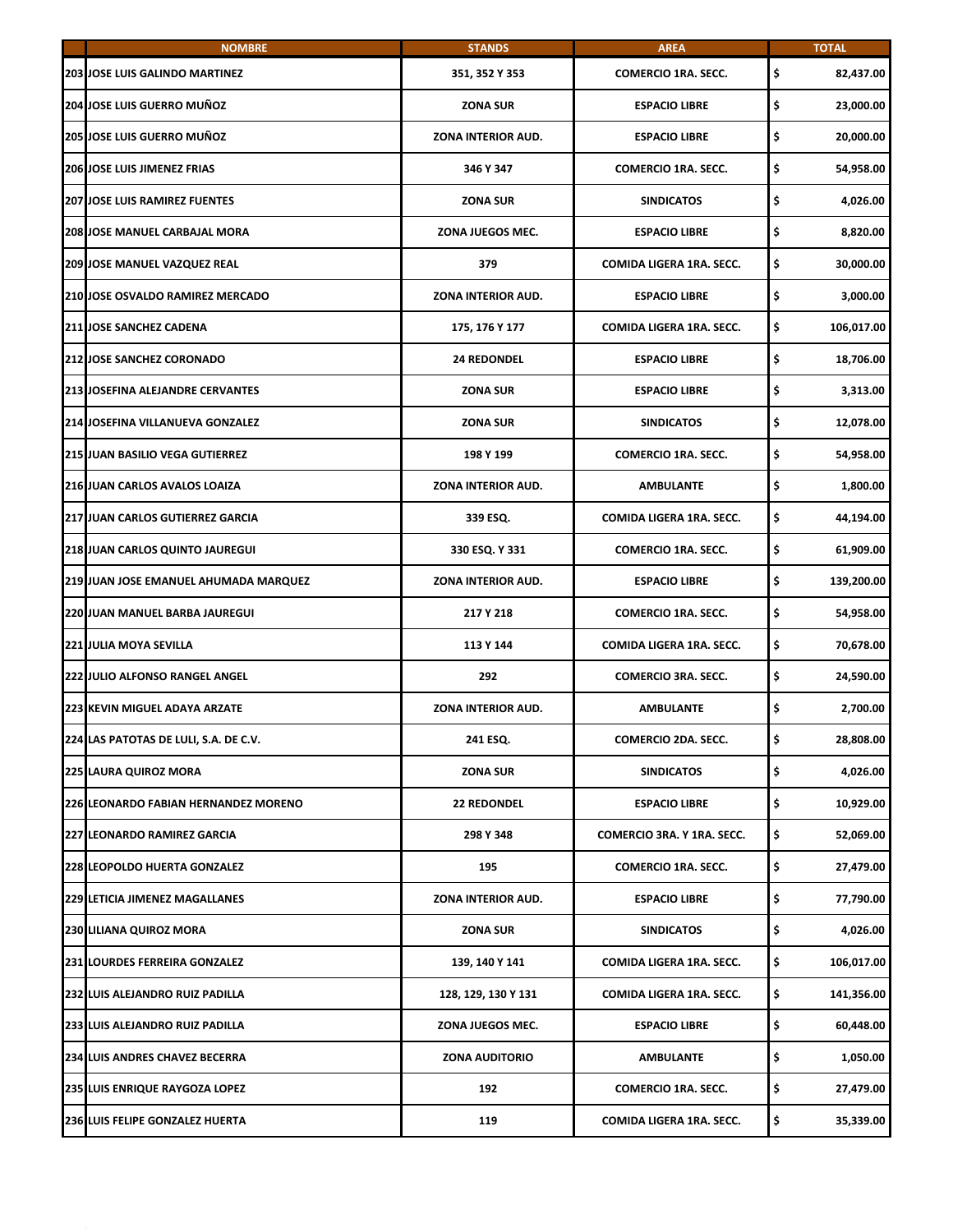| <b>NOMBRE</b>                             | <b>STANDS</b>                    | <b>AREA</b>                | <b>TOTAL</b>     |
|-------------------------------------------|----------------------------------|----------------------------|------------------|
| 237 LUIS FERNANDO GONZALEZ RUIZ           | 115 ESQ., 116, 117 Y 118         | COMIDA LIGERA 1RA. SECC.   | \$<br>150,211.00 |
| <b>238 LUIS FERNANDO GONZALEZ RUIZ</b>    | ZONA COMIDA LIGERA               | <b>ESPACIO LIBRE</b>       | \$<br>60,448.00  |
| 239 LUIS FERNANDO GONZALEZ RUIZ           | <b>ZONA COMIDA LIGERA</b>        | <b>ESPACIO LIBRE</b>       | \$<br>30,224.00  |
| 240 LUIS GERARDO LANDIN ROMERO            | ZONA INTERIOR AUD.               | AMBULANTE                  | \$<br>900.00     |
| <b>241 LUIS GERARDO LANGARICA VAZQUEZ</b> | 26 ESQ. Y 132 ESQ.               | COMIDA LIGERA 1RA. SECC.   | \$<br>88,388.00  |
| 242 LUZ ADRIANA RENEAUM SANTIAGO          | ZONA INTERIOR AUD. MUNDO<br>INF. | <b>ESPACIO LIBRE</b>       | \$<br>77,137.00  |
| 243 MA. DEL ROSARIO SANCHEZ ROCHA         | <b>ZONA SUR</b>                  | <b>RESTAURANTES</b>        | \$<br>168,052.00 |
| 244 MA. EUGENIA LEON RAMOS                | <b>ZONA SUR</b>                  | <b>SINDICATOS</b>          | \$<br>8,052.00   |
| 245 MA. GUADALUPE MARTIN DEL CAMPO LEMUS  | 43                               | <b>COMERCIO 1RA. SECC.</b> | \$<br>27,479.00  |
| <b>246 MA. LILIA GODINES FUENTES</b>      | <b>ZONA NORTE</b>                | <b>ESPACIO LIBRE</b>       | \$<br>5,795.00   |
| 247 MA. MAGDALENA MONTAÑO ADAME           | ZONA INTERIOR AUD.               | <b>ESPACIO LIBRE</b>       | \$<br>17,640.00  |
| <b>248 MANUEL FERNANDEZ TREJO</b>         | 268 Y 269 ESQ.                   | <b>COMERCIO 2DA. SECC.</b> | \$<br>54,037.00  |
| <b>249 MANUEL HERNANDEZ HERNANDEZ</b>     | 200, 213, 332 Y 333              | <b>COMERCIO 1RA, SECC.</b> | \$<br>109,916.00 |
| <b>250 MANUEL MORALES CRUZ</b>            | 134 ESQ. Y 135                   | COMIDA LIGERA 1RA. SECC.   | \$<br>79,533.00  |
| 251 MARCO ANTONIO CAMPOS BERUBEN          | 123, 124, 125 Y 133 ESQ.         | COMIDA LIGERA 1RA. SECC.   | \$<br>196,955.00 |
| 252 MARCO ANTONIO CAMPOS BERUBEN          | 122                              | COMIDA LIGERA 1RA. SECC.   | \$<br>35,339.00  |
| <b>253 MARCO ANTONIO CAMPOS BERUBEN</b>   | ZONA COMIDA LIGERA               | <b>ESPACIO LIBRE</b>       | \$<br>60,448.00  |
| 254 MARCO ANTONIO CAMPOS BERUBEN          | ZONA COMIDA LIGERA               | <b>ESPACIO LIBRE</b>       | \$<br>15,112.00  |
| 255 MARCO ANTONIO CASTRUITA PEREZ         | 210 ESQ.                         | COMIDA LIGERA 1RA. SECC.   | \$<br>44,194.00  |
| 256 MARCO ANTONIO COVARRUBIAS FLORES      | 83 ESQ.                          | <b>COMERCIO 1RA. SECC.</b> | \$<br>34,430.00  |
| 257 MARGARITA MORA PERALTA                | <b>ZONA PALENQUE</b>             | <b>ESPACIO LIBRE</b>       | \$<br>12,262.00  |
| 258 MARGARITA MORALES ROBLES              | 87 Y 88                          | COMIDA LIGERA 1RA. SECC.   | 70,678.00        |
| <b>259 MARGARITA PERALTA SALAS LUNA</b>   | <b>ZONA NORTE</b>                | <b>AMBULANTE</b>           | \$<br>5.795.00   |
| 260 MARGARITA SANCHEZ ANAYA               | 40 ESQ., 41 Y 42                 | <b>COMERCIO 1RA. SECC.</b> | \$<br>89,388.00  |
| 261 MARGARITA SANCHEZ ANAYA               | 382 ESQ.                         | COMIDA LIGERA 3RA. SECC.   | \$<br>30,000.00  |
| 262 MARIA AZUCENA HERRERA LOPEZ           | <b>ZONA SUR</b>                  | <b>SINDICATOS</b>          | \$<br>5,637.00   |
| 263 MARIA CRISTINA PAZ PALOMARES          | <b>30 REDONDEL</b>               | <b>ESPACIO LIBRE</b>       | \$<br>10,929.00  |
| 264 MARIA CRISTINA PAZ PALOMARES          | <b>13 REDONDEL</b>               | <b>ESPACIO LIBRE</b>       | \$<br>10,929.00  |
| 265 MARIA DE LUZ BARBA LEON               | <b>ZONA SUR</b>                  | <b>ESPACIO LIBRE</b>       | \$<br>23,000.00  |
| 266 MARIA DEL CARMEN PAZ PADILLA          | <b>ZONA SUR</b>                  | <b>ESPACIO LIBRE</b>       | \$<br>6,824.00   |
| 267 MARIA DEL PILAR MORA PERALTA          | ZONA INTERIOR AUD.               | <b>ESPACIO LIBRE</b>       | \$<br>8,445.00   |
| 268 MARIA DEL REFUGIO PEREZ FLORES        | ZONA PLAZOLETA                   | <b>ESPACIO LIBRE</b>       | \$<br>7,285.00   |
| 269 MARIA DEL ROSARIO CUEVAS SANCHEZ      | <b>ZONA NORTE</b>                | <b>ESPACIO LIBRE</b>       | \$<br>3,000.00   |
| 270 MARIA DEL ROSARIO MARES GARCIA        | <b>ZONA AUDITORIO</b>            | <b>AMBULANTE</b>           | \$<br>2,625.00   |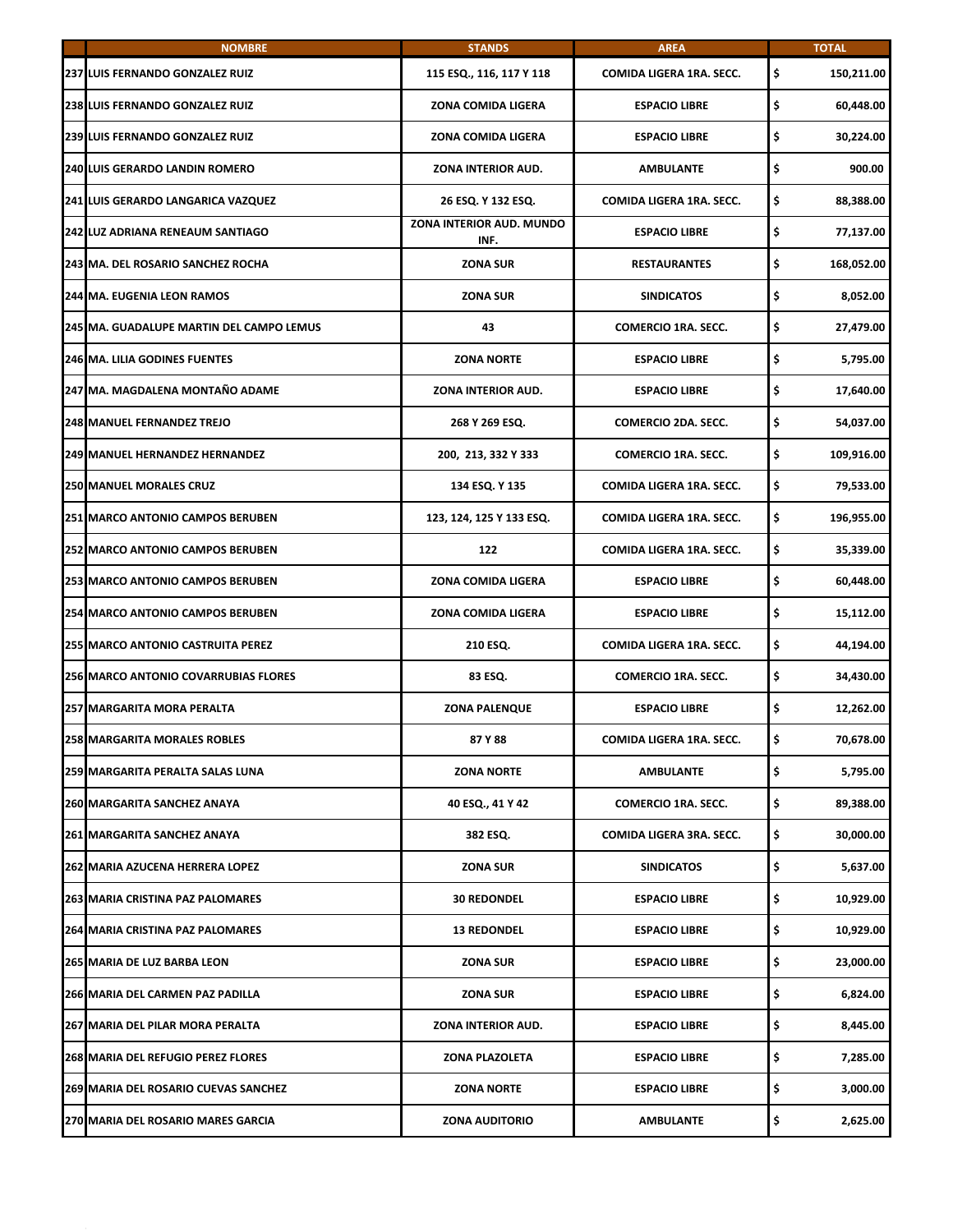| <b>NOMBRE</b>                               | <b>STANDS</b>                       | <b>AREA</b>                | <b>TOTAL</b>     |
|---------------------------------------------|-------------------------------------|----------------------------|------------------|
| 271 MARIA ELENA GONZALEZ CALDERON           | 149, 150 Y 151                      | COMIDA LIGERA 1RA. SECC.   | \$<br>106,017.00 |
| 272 MARIA ELENA GONZALEZ CALDERON           | 148                                 | COMIDA LIGERA 1RA. SECC.   | \$<br>35,339.00  |
| 273 MARIA ELENA SEGURA MEZA                 | 250                                 | COMERCIO 2DA. SECC.        | \$<br>25,229.00  |
| 274 MARIA GUADALUPE CARBAJAL MORA           | ZONA JUEGOS MEC.                    | <b>ESPACIO LIBRE</b>       | \$<br>8,820.00   |
| <b>275 MARIA IRENE MORALES HERNANDEZ</b>    | <b>2 REDONDEL</b>                   | <b>ESPACIO LIBRE</b>       | \$<br>10,929.00  |
| 276 MARIA LUNA RODRIGUEZ                    | <b>ZONA SUR</b>                     | <b>SINDICATOS</b>          | \$<br>11,274.00  |
| 277 MARIA MAGDALENA MOLINA MURGIA           | 36 Y 37                             | <b>COMERCIO 1RA. SECC.</b> | \$<br>54,958.00  |
| 278 MARIA MAGDALENA PADILLA LEON            | <b>ZONA SUR</b>                     | <b>SINDICATOS</b>          | \$<br>12,078.00  |
| 279 MARIA MARTHA CALVILLO PEREZ             | 190                                 | <b>COMERCIO 1RA. SECC.</b> | \$<br>27,479.00  |
| 280 MARIA MERCEDES GARCIA MARTINEZ          | 172 ESQ.                            | COMIDA LIGERA 1RA. SECC.   | \$<br>44,194.00  |
| 281 MARIA PERLA RAMIREZ CINTO               | <b>ZONA SUR</b>                     | <b>ESPACIO LIBRE</b>       | \$<br>23,814.00  |
| 282 MARIA TERESA VELAZQUEZ MARTINEZ         | 138                                 | COMIDA LIGERA 1RA. SECC.   | \$<br>35,339.00  |
| 283 MARIA TRINIDAD MUÑOZ COPUZ              | 291                                 | <b>COMERCIO 3RA. SECC.</b> | \$<br>24,590.00  |
| 284 MARIBEL VELAZQUEZ BADILLO               | 215                                 | <b>COMERCIO 1RA. SECC.</b> | \$<br>27,479.00  |
| <b>285 MARICELA BARBA GUTIERREZ</b>         | ZONA COMIDA L. E INT. AUD.          | <b>ESPACIO LIBRE</b>       | \$<br>22,423.00  |
| 286 MARICELA BELTRAN RANGEL                 | <b>ZONA AUDITORIO</b>               | <b>AMBULANTE</b>           | \$<br>7,866.00   |
| 287 MARICELA NOVOA DAMIAN                   | 270, 271 Y 272                      | COMIDA LIGERA 3RA. SECC.   | \$<br>94,065.00  |
| 288 MARICELA NOVOA DAMIAN                   | ZONA COMIDA LIGERA                  | <b>ESPACIO LIBRE</b>       | \$<br>15,678.00  |
| <b>289 MARINA PEREZ MORA</b>                | ZONA INTERIOR AUD.                  | <b>ESPACIO LIBRE</b>       | \$<br>8,445.00   |
| 290 MARIO ALBERTO VALDES OROZCO             | ZONA INTERIOR AUD. Y JUEGOS<br>MEC. | <b>ESPACIO LIBRE</b>       | \$<br>182,469.00 |
| 291 MARIO ALBERTO VALDES OROZCO             | ZONA INTERIOR AUD.                  | <b>ESPACIO LIBRE</b>       | \$<br>63,370.00  |
| 292 MARIO GALVAN RAMIREZ                    | <b>ZONA NORTE</b>                   | <b>SINDICATOS</b>          | 34,479.00        |
| 293 MARKETING CENTER BUSINESS, S.A. DE C.V. | 85                                  | <b>COMERCIO 1RA. SECC.</b> | \$<br>27,479.00  |
| 294 MARKETING CENTER BUSINESS, S.A. DE C.V. | 106                                 | COMIDA LIGERA 1RA. SECC.   | \$<br>35,339.00  |
| 295 MARTHA ALICIA LUGO GARCIA               | 78 Y 79                             | COMIDA LIGERA 1RA. SECC.   | \$<br>70,678.00  |
| 296 MARTHA ALICIA VILLELA GARCIA            | <b>ZONA NORTE</b>                   | <b>SINDICATOS</b>          | \$<br>34,479.00  |
| 297 MARTHA MARCELA RIOS GONZALEZ            | 58 ESQ. Y 82                        | <b>COMERCIO 1RA. SECC.</b> | \$<br>61,909.00  |
| <b>298 MARTIN LEON GUTIERREZ</b>            | ZONA INTERIOR AUD.                  | <b>AMBULANTE</b>           | \$<br>1,800.00   |
| 299 MARTIN LOPEZ GARCIA                     | 211                                 | <b>COMERCIO 1RA. SECC.</b> | \$<br>27,479.00  |
| 300 MARTIN MUÑOZ RAMOS                      | 334 Y 335                           | COMIDA LIGERA 1RA. SECC.   | \$<br>70,678.00  |
| 301 MARTIN MUÑOZ RAMOS                      | 71                                  | COMIDA LIGERA 1RA. SECC.   | \$<br>35,339.00  |
| <b>302 MARTIN RODRIGUEZ ESCOBAR</b>         | 304                                 | <b>COMERCIO 3RA. SECC.</b> | \$<br>24,590.00  |
| 303 MICAELA LOPEZ GOMEZ                     | <b>10 REDONDEL</b>                  | <b>ESPACIO LIBRE</b>       | \$<br>10,929.00  |
| <b>304 MIGUEL ANGEL AGUILAR AMADOR</b>      | <b>ZONA SUR</b>                     | <b>SINDICATOS</b>          | \$<br>5,637.00   |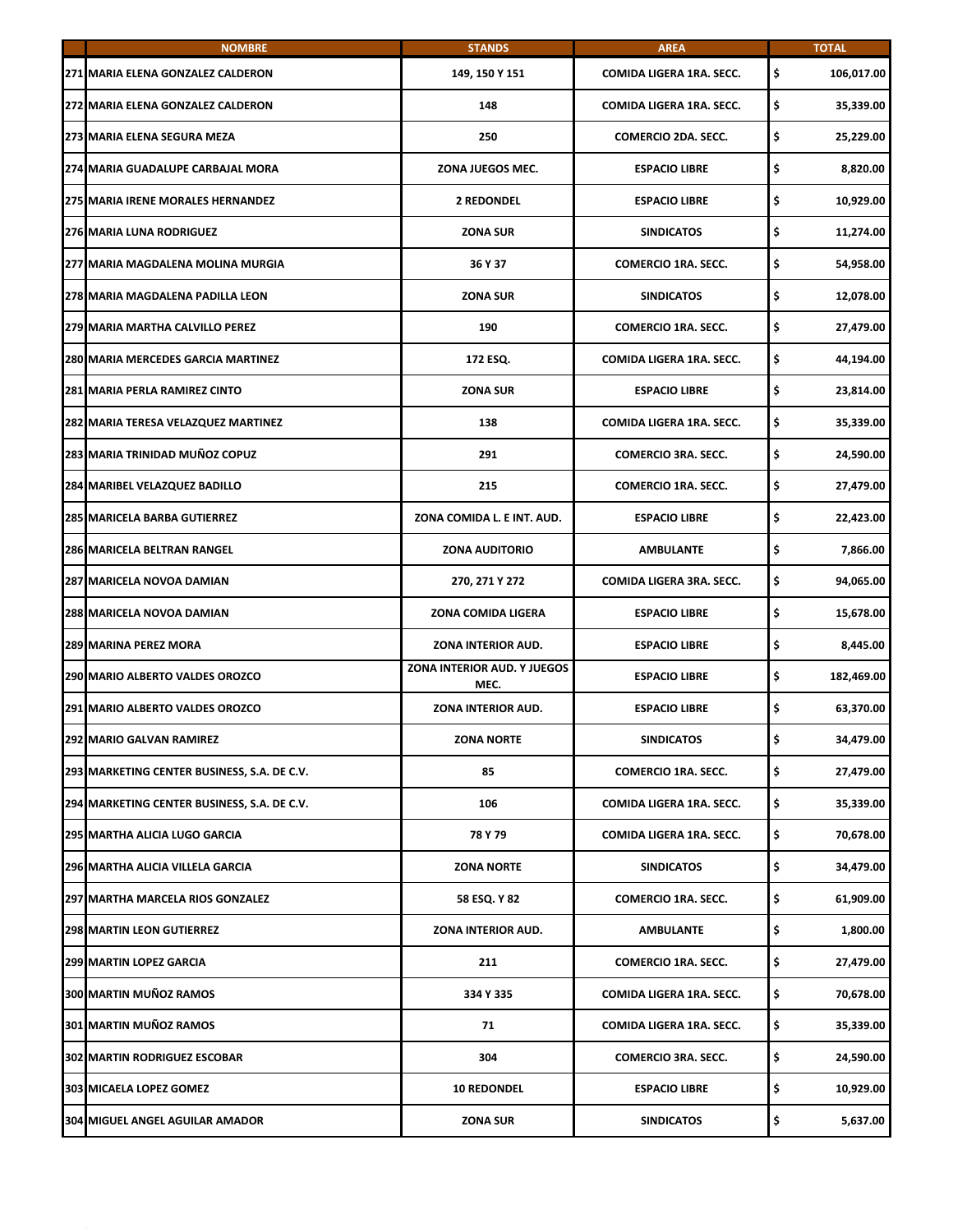| <b>NOMBRE</b>                           | <b>STANDS</b>             | <b>AREA</b>                | <b>TOTAL</b>     |
|-----------------------------------------|---------------------------|----------------------------|------------------|
| <b>305 MIGUEL ANGEL CHAVEZ BECERRA</b>  | <b>ZONA AUDITORIO</b>     | <b>AMBULANTE</b>           | \$<br>1,050.00   |
| <b>306 MIGUEL ANGEL CUEVA CHAVEZ</b>    | 360 Y 361                 | <b>COMERCIO 1RA. SECC.</b> | \$<br>54,958.00  |
| <b>307 MIGUEL ANGEL CUEVA CHAVEZ</b>    | <b>ZONA NORTE</b>         | <b>SINDICATOS</b>          | \$<br>34,479.00  |
| 308 MIGUEL ANGEL ISLAS GOMEZ            | ZONA INTERIOR AUD.        | <b>AMBULANTE</b>           | \$<br>5,795.00   |
| 309 MIGUEL ORDUÑEZ BAÑALES              | ZONA INTERIOR AUD.        | <b>AMBULANTE</b>           | \$<br>3,791.00   |
| 310 MIRIAM VILLANUEVA ORTEGA            | 293                       | <b>COMERCIO 3RA. SECC.</b> | \$<br>24,590.00  |
| <b>311 MOISES RAMON RIVERA</b>          | ZONA INTERIOR AUD.        | <b>ESPACIO LIBRE</b>       | \$<br>15,000.00  |
| 312 NANCY MARIELA MALDONADO MALES       | 294                       | <b>COMERCIO 3RA. SECC.</b> | \$<br>24,590.00  |
| <b>313 NDIASSE DIOUM</b>                | <b>23 REDONDEL</b>        | <b>ESPACIO LIBRE</b>       | \$<br>10,929.00  |
| 314 NELIDA ARCELIA RODRIGUEZ TAPIA      | 8 Y 9 ESQ.                | <b>COMERCIO 2DA. SECC.</b> | \$<br>54,037.00  |
| <b>315 NESTOR MIGUEL SANTOS</b>         | ZONA INTERIOR AUD.        | <b>AMBULANTE</b>           | \$<br>900.00     |
| <b>316 NESTOR MIGUEL SANTOS</b>         | <b>ZONA INTERIOR AUD.</b> | <b>AMBULANTE</b>           | \$<br>900.00     |
| 317 NICOLAS RAMIREZ BAUTISTA            | 68 ESQ. 69 Y 226 ESQ.     | COMERCIO 1RA. Y 2DA. SECC. | \$<br>90,717.00  |
| <b>318 NIDIA ALEJANDRA VIRGEN PINTO</b> | 4                         | <b>COMERCIO 1RA. SECC.</b> | \$<br>30,000.00  |
| 319 NORMA ANGELICA GONZALEZ LOPEZ       | ZONA INTERIOR AUD.        | <b>ESPACIO LIBRE</b>       | \$<br>12,000.00  |
| <b>320 NORMA ESTRADA LANDEROS</b>       | <b>ZONA NORTE</b>         | <b>TERRAZAS</b>            | \$<br>470,408.00 |
| 321 OLADIO GARCIA SANCHEZ               | 81                        | <b>COMERCIO 1RA SECC.</b>  | \$<br>27,479.00  |
| <b>322 OLADIO GARCIA SANCHEZ</b>        | 214                       | <b>COMERCIO 1RA SECC.</b>  | \$<br>27,479.00  |
| 323 OMAR CHAVEZ MUÑOZ                   | <b>ZONA INTERIOR AUD.</b> | <b>AMBULANTE</b>           | \$<br>900.00     |
| 324 OSCAR ALFONSO MUÑOZ LUISJUAN        | ZONA INTERIOR AUD.        | <b>ESPACIO LIBRE</b>       | \$<br>30,027.00  |
| 325 OSCAR ESPARRAGOZA GONZALEZ          | ZONA INTERIOR AUD.        | <b>AMBULANTE</b>           | \$<br>900.00     |
| 326 OSCAR ESPARRAGOZA GONZALEZ          | ZONA INTERIOR AUD.        | AMBULANTE                  | \$<br>900.00     |
| 327 OSCAR ESPARRAGOZA GONZALEZ          | ZONA INTERIOR AUD.        | AMBULANTE                  | \$<br>900.00     |
| 328 OSCAR ESPARRAGOZA GONZALEZ          | ZONA INTERIOR AUD.        | <b>AMBULANTE</b>           | \$<br>900.00     |
| <b>329 OSCAR ROA SANCHEZ</b>            | 61 Y 64                   | <b>COMERCIO 1RA. SECC.</b> | \$<br>54,958.00  |
| <b>330 OSCAR ROA SANCHEZ</b>            | 204                       | <b>COMERCIO 1RA. SECC.</b> | \$<br>27,479.00  |
| 331 OSHUJI GROUP, S.A. DE C.V.          | 251 Y 252                 | COMERCIO 2DA. SECC.        | \$<br>50,458.00  |
| 332 OSVALDO JOSE IVAN CASTRUITA MACIAS  | 67 ESQ.                   | COMIDA LIGERA 1RA. SECC.   | \$<br>44,194.00  |
| 333 OSVALDO JOSE IVAN CASTRUITA MACIAS  | ZONA INTERIOR AUD.        | <b>ESPACIO LIBRE</b>       | \$<br>2,000.00   |
| 334 PABLO CERVANTES VELAZQUEZ           | 52                        | COMIDA LIGERA 1RA. SECC.   | \$<br>35,339.00  |
| 335 PATRICIA ELIZABETH GUERRERO SUAREZ  | <b>3 REDONDEL</b>         | <b>ESPACIO LIBRE</b>       | \$<br>10,929.00  |
| 336 PATRICIA VAZQUEZ RAMIREZ            | 100 ESQ.                  | <b>COMERCIO 1RA. SECC.</b> | \$<br>34,430.00  |
| 337 PATRICIA VAZQUEZ RAMIREZ            | 381                       | <b>COMERCIO 3RA. SECC.</b> | \$<br>30,000.00  |
| 338 PEDRO ANTONIO DIAZ LUNA             | <b>ZONA SUR</b>           | <b>SINDICATOS</b>          | \$<br>5,637.00   |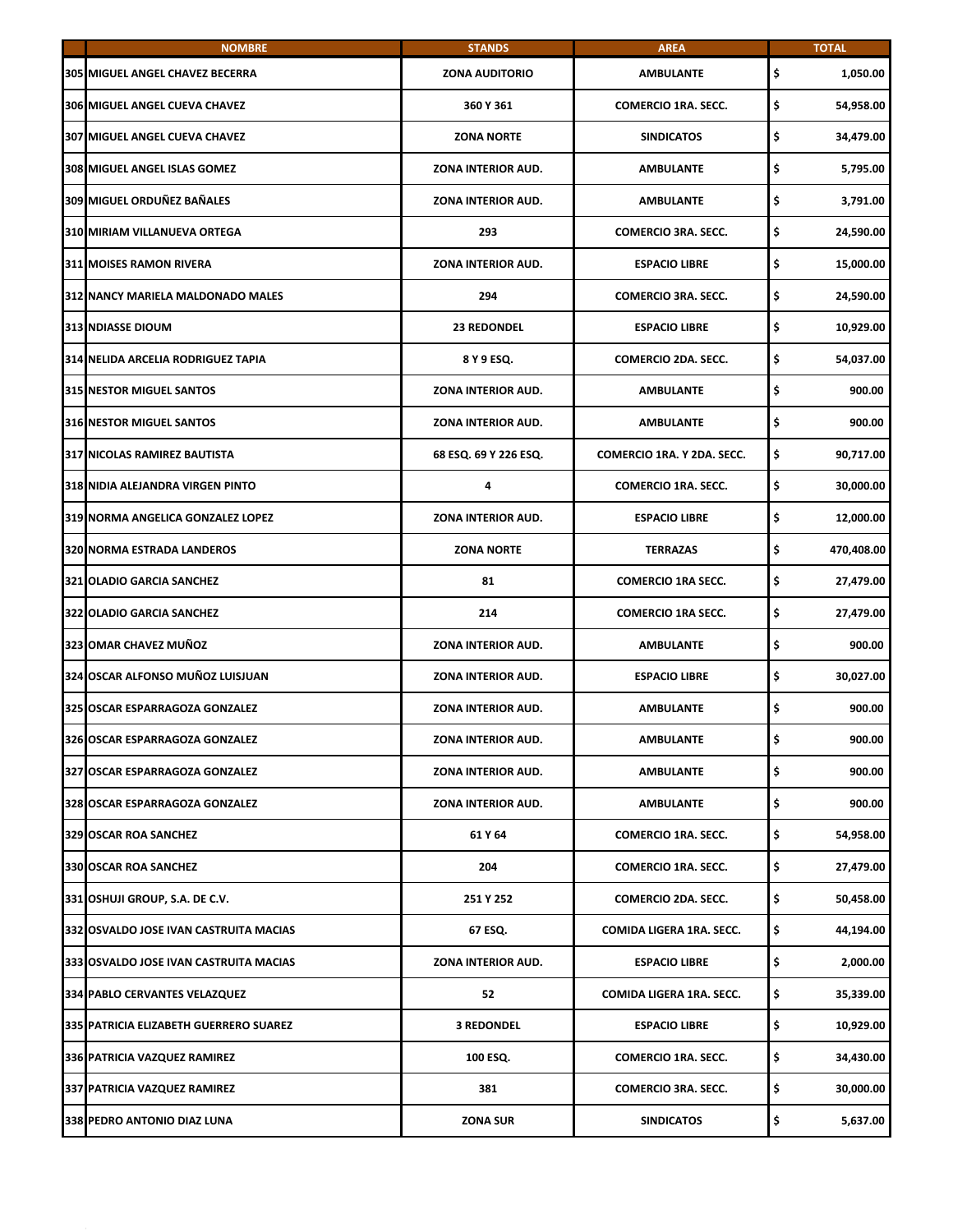|     | <b>NOMBRE</b>                                                   | <b>STANDS</b>      | <b>AREA</b>                | <b>TOTAL</b>     |
|-----|-----------------------------------------------------------------|--------------------|----------------------------|------------------|
|     | <b>339 PETER SHIELS SKOV</b>                                    | 153                | COMIDA LIGERA 1RA. SECC.   | \$<br>35,339.00  |
|     | 340 PIZZA Y COME, S.A. DE C.V.                                  | 174                | COMIDA LIGERA 1RA. SECC.   | \$<br>35,339.00  |
|     | 341 PLARUI CONSTRUCTORA, S DE R.L. DE C.V.                      | 191                | <b>COMERCIO 1RA. SECC.</b> | \$<br>27,479.00  |
|     | 342 PRISMA ENVASE, S.A. DE C.V.                                 | 205 Y 206          | <b>COMERCIO 1RA. SECC.</b> | \$<br>54,958.00  |
|     | 343 PRISMA ENVASE, S.A. DE C.V.                                 | 288                | <b>COMERCIO 3RA. SECC</b>  | \$<br>24,590.00  |
|     | 344 PROMOTORA TURISTICA DE MANZANILLO, S.A. DE C.V.             | 65                 | <b>COMERCIO 1RA. SECC.</b> | \$<br>27,479.00  |
|     | 345 RAMON ORTEGA GARCIA                                         | 219 Y 220          | <b>COMERCIO 1RA. SECC.</b> | \$<br>54,958.00  |
|     | 346 RAMON PALACIOS MORA                                         | ZONA INTERIOR AUD. | <b>ESPACIO LIBRE</b>       | \$<br>8,445.00   |
|     | <b>347 RAUL ALCANTAR MARTINEZ</b>                               | ZONA INTERIOR AUD. | <b>ESPACIO LIBRE</b>       | \$<br>40,871.00  |
|     | 348 RAUL LOPEZ ALVARADO                                         | 216                | <b>COMERCIO 1RA. SECC.</b> | \$<br>27,479.00  |
|     | <b>349 RAUL LOPEZ ALVARADO</b>                                  | <b>ZONA SUR</b>    | <b>ESPACIO LIBRE</b>       | \$<br>18,706.00  |
|     | <b>350 RAUL MORALES QUIROZ</b>                                  | 29 Y 30            | <b>COMERCIO 1RA. SECC.</b> | \$<br>54,958.00  |
|     | 351 RAUL MORALEZ QUIROZ                                         | 344 Y 345          | <b>COMERCIO 2DA. SECC.</b> | \$<br>50,458.00  |
|     | <b>352 RENE CERON GUERRERO</b>                                  | 75 Y 242 ESQ.      | COMERCIO 1RA. Y 2DA. SECC. | \$<br>56,287.00  |
|     | <b>353 RENE CERON GUERRERO</b>                                  | 310                | <b>COMERCIO 3RA. SECC.</b> | \$<br>24,590.00  |
|     | 354 RICARDO ARTURO GARCIA ARECHIGA                              | 212                | <b>COMERCIO 1RA. SECC.</b> | \$<br>27,479.00  |
|     | 355 RICARDO GONZALEZ ALANIS                                     | 256 Y 257 ESQ.     | <b>COMERCIO 2DA. SECC.</b> | \$<br>54,037.00  |
|     | <b>356 RICARDO RODRIGUEZ DIAZ</b>                               | 181 ESQ. Y 336     | COMIDA LIGERA 1RA. SECC.   | \$<br>79,533.00  |
|     | 357 RICARDO RODRIGUEZ PEREZ                                     | <b>ZONA NORTE</b>  | <b>TERRAZAS</b>            | \$<br>445,582.00 |
|     | <b>358 RITA MORA PERALTA</b>                                    | ZONA INTERIOR AUD. | <b>ESPACIO LIBRE</b>       | \$<br>7,285.00   |
|     | 359 ROBERTO MERCADO PALAFOX                                     | 147                | COMIDA LIGERA 1RA. SECC.   | \$<br>35,339.00  |
|     | 360 ROBERTO MERCADO PALAFOX                                     | 147                | COMIDA LIGERA 1RA. SECC.   |                  |
|     | 361 ROSA ATZIMBA LOPEZ ORTIZ                                    | 248                | <b>COMERCIO 2DA. SECC.</b> | \$<br>25,229.00  |
|     | 362 ROSA MARIA GARCIA ESQUIVEL                                  | <b>1 REDONDEL</b>  | <b>ESPACIO LIBRE</b>       | \$<br>10,929.00  |
|     | <b>363 ROSA PADILLA MARTIN</b>                                  | <b>ZONA SUR</b>    | <b>SINDICATOS</b>          | \$<br>5,637.00   |
|     | 364 ROSA VAZQUEZ ANGUIANO                                       | <b>ZONA SUR</b>    | <b>SINDICATOS</b>          | \$<br>5,637.00   |
|     | <b>365 RUBEN COVARRUBIAS IBARRA</b>                             | 70                 | <b>COMERCIO 1RA. SECC.</b> | \$<br>27,479.00  |
|     | <b>366 SALVADOR HUERTA SANCHEZ</b>                              | 120 Y 121          | COMIDA LIGERA 1RA. SECC.   | \$<br>70,678.00  |
|     | 367 SALVADOR HUERTA SANCHEZ                                     | ZONA COMIDA LIGERA | <b>ESPACIO LIBRE</b>       | \$<br>15,112.00  |
|     | 368 SAUL RIGOBERTO MADRIGAL AGUILAR                             | 229                | <b>COMERCIO 2DA. SECC.</b> | \$<br>25,229.00  |
| 369 | SECRETARIA DE FINANZAS DEL GOBIERNO DEL ESTADO DE<br>TAMAULIPAS | <b>ZONA SUR</b>    | <b>ESPACIO LIBRE</b>       | \$<br>46,000.00  |
|     | 370 SENORINA SANCHEZ ESPINOZA                                   | <b>ZONA NORTE</b>  | AMBULANTE                  | \$<br>5,795.00   |
|     | 371 SILVESTRE CRUZ MARTINEZ                                     | 341 Y 342          | <b>COMERCIO 2DA. SECC.</b> | \$<br>50,458.00  |
|     | 372 SILVESTRE CRUZ MARTINEZ                                     | 340                | COMERCIO 2DA. SECC.        | \$<br>25,229.00  |